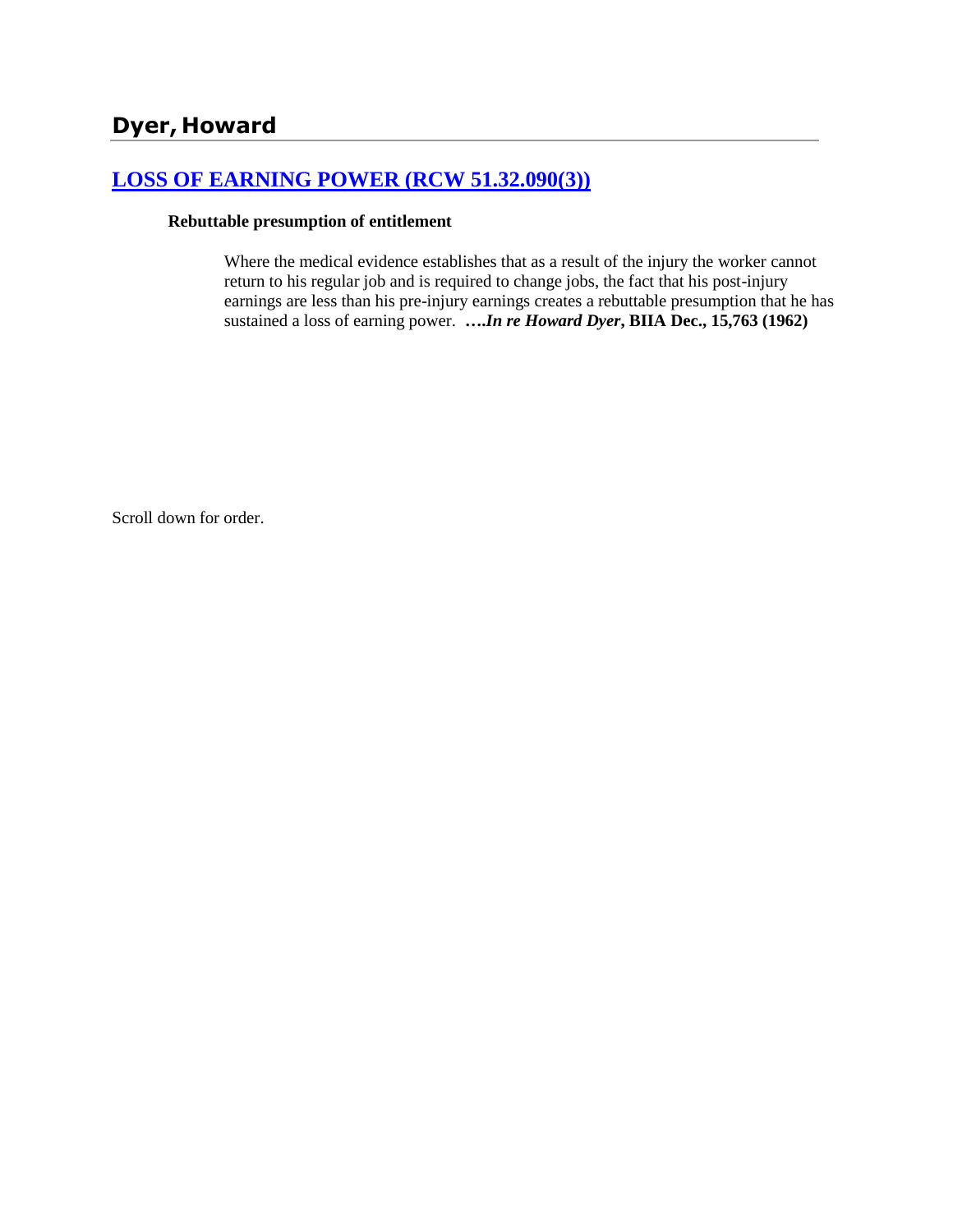## **BEFORE THE BOARD OF INDUSTRIAL INSURANCE APPEALS STATE OF WASHINGTON**

**)**

**IN RE: HOWARD L. DYER ) DOCKET NO. 15,763**

**CLAIM NO. C-584255 ) DECISION AND ORDER**

APPEARANCES:

Claimant, Howard L. Dyer, Pro se

Employer, Weyerhaeuser Company, by Huntington and Huntington, per Lester Huntington

Department of Labor and Industries, by The Attorney General, per Walter F. Robinson, Jr., Assistant

Appeal filed by the employer, Weyerhaeuser Company, on May 31, 1961, from an order of the supervisor of industrial insurance dated April 4, 1961, paying the claimant loss of earning power compensation at the rate of 13.5% for the period from March 1, 1960, to June 1, 1960, and at the rate of 11.8% for the period from June 1, 1960, to April 1, 1961, and from a further order of the supervisor dated May 5, 1961, paying the claimant loss of earning power compensation at the rate of 11.8% for the period of April 1, 1961, to May 1, 1961. **SUSTAINED**.

## **DECISION**

This matter was before the board in a prior appeal by the employer from an order of the supervisor of industrial insurance dated March 10, 1960, allowing this claim for an occupational dermatitis and paying the claimant loss of earning power compensation at the rate of 13.5% for the period from August 31, 1959, to March 1, 1960. The board's decision and order on that appeal dated December 29, 1960, contained the following finding of fact:

"2. As a result of exposure to glue dust on or about March 16, 1959, and July 10, 1959, in the course of his employment with Weyerhaeuser Company, the claimant developed an occupational disease described as eczematous dermatitis on both upper and lower eye lids of both eyes, and, as a result thereof, suffered a loss of wages from \$2.41 per hour to \$2.085 per hour for the period August 31, 1959, to March 1, 1960."

No appeal was taken by the employer from the above-mentioned order of this board and, thereafter, the supervisor issued the orders from which this appeal was taken by the employer, continuing the claimant's loss of earning power compensation at the rate of 13.5% or the period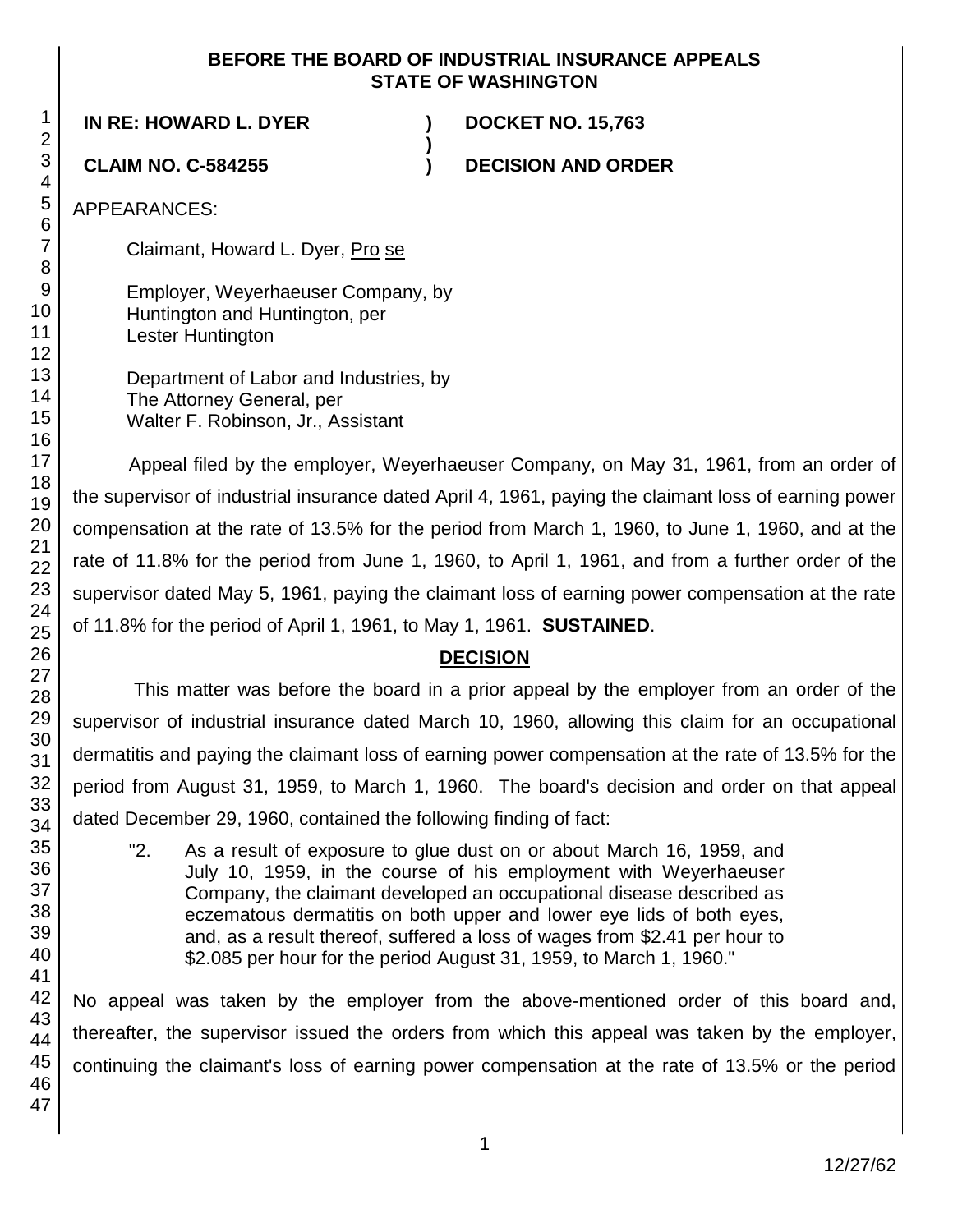from March 1, 1960, to June 1, 1960, and at the rate of 11.8% for the period from June 1, 1960, to May 1, 1961.

It is, of course, res judicata by virtue of this board's order of December 29, 1960, that the claimant suffered an occupational dermatitis and that as a result thereof he suffered a 13.5% loss of earning power during the period from August 31, 1959, to March 1, 1960, and the only issue before the board on this appeal is whether the claimant was entitled to the additional loss of earning power compensation by reason of his dermatitis condition during the periods covered by the supervisor's orders of April 4, 1961, and May 5, 1961.

The applicable statute is R.C.W. 51.32.090(3) which provides that:

"As soon as recovery is so complete that the present earning power of the workman, at any kind of work, is restored to that existing at the time of the occurrence of the injury, the payments [time-loss compensation] shall cease. If and so long as the present earning power is only partially restored, the payments shall continue in the proportion which the new earning power shall bear to the old. No compensation shall be payable out of the accident fund unless the loss of earning power shall exceed five percent."

The record before the board establishes that at the time the claimant developed the dermatitis condition of the eyelids of both eyes as a result of exposure to glue dust in July, 1959, he was working as a "set up" man earning \$2.415 per hour (\$2.335 per hour plus 6¢ per hour nite shift differential); that on his doctor's orders he transferred to a different job to reduce his exposure to glue dust on August 31, 1959, with a consequent reduction in pay to \$2.085 per hour, and that he subsequently received a raise in pay to \$2.135 per hour effective June 1, 1961. However, on the latter day the rate of pay on his former job as a "set up" man was also increased to \$2.415 per hour plus a 6¢ differential for nite shift.

The only medical testimony in the record also establishes that the claimant's dermatitis condition had not reached a fixed state during the entire period here in question and that, although his dermatitis condition had considerably improve, it had not improved "enough to warrant going back to try the same thing again," that is, to permit the claimant to return to his job as a "set-up" man.

The employer's contentions essentially are that the claimant was not entitled to loss of earning power compensation because (1) he had never lost any time from work and had never been totally temporarily disabled as a result of his dermatitis condition, (2) that in order "to come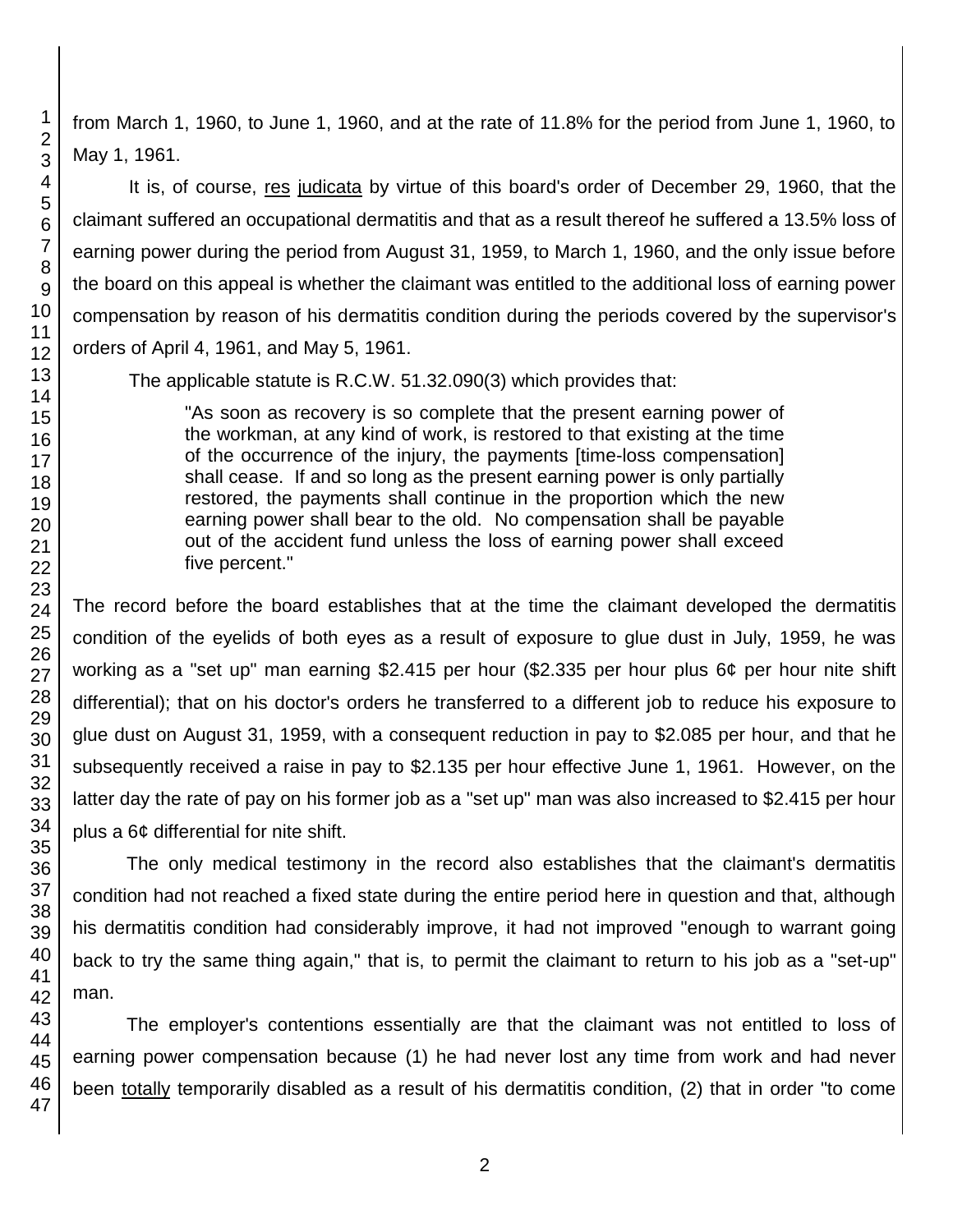within the act, the claimant must show that he has been temporarily totally disabled and then returned to employment which requires less physical effort," and (3) that the claimant's "physical ability to work now is just as good and to the same extent as it was previously."

At the outset we may observe that the employer probably, as a matter of law, may not now question the eligibility of the claimant under the act on the theory that he had never been totally temporarily disabled, in view of its failure to appeal from the board's decision and order dated December 29, 1960, sustaining the department's order allowing such compensation for the period from August 31, 1959 to March 1, 1960. (See Abraham v. Department of Labor and Industries, 178 Wash. 160). However, disregarding this question, we do not agree that the above quoted statute should be construed as now contended by the employer.

We recognize that an argument may well be made that the phrase "partially restored" in the statute in question implies that there must previously have been a total loss of earning power. Such an interpretation of the statute, however, would mean that simply because a type of work is immediately available to a workman, which he can perform with the condition due to his injury at a substantial wage loss, he receives no compensation whatsoever for the economic loss he suffers until his condition becomes fixed, while the same workman would be compensated for such loss if he is required to remain away from work for a few days and finds work at a lesser paying job which he can perform. Such a construction of the statute clearly would result in gross injustice and, as a practical matter, would discourage workmen from attempting to find some type of work they could do during periods of temporary disability. This certainly could not have been the legislative intent, considering the general object and purpose of the act.

It is noted that the claimant in the case of Hunter v. Depart- ment of Labor and Industries, 43 Wn. (2d) 696, was required as a result of his injury to change jobs from an outside service lineman to that of a meter journeyman with the same employer and he was paid loss of earning power compensation for several years until he was paid a permanent partial disability award. Although the specific question decided by the court in that case was that he was not entitled to a continuation of such compensation after his condition became fixed, the case indicates the long standing departmental practice and interpretation of the statute in cases of this type, which has never been challenged.

It is a well established principle of statutory construction that "the general purpose or spirit of a legislative act must always be held in view, and absurd consequences avoided as far as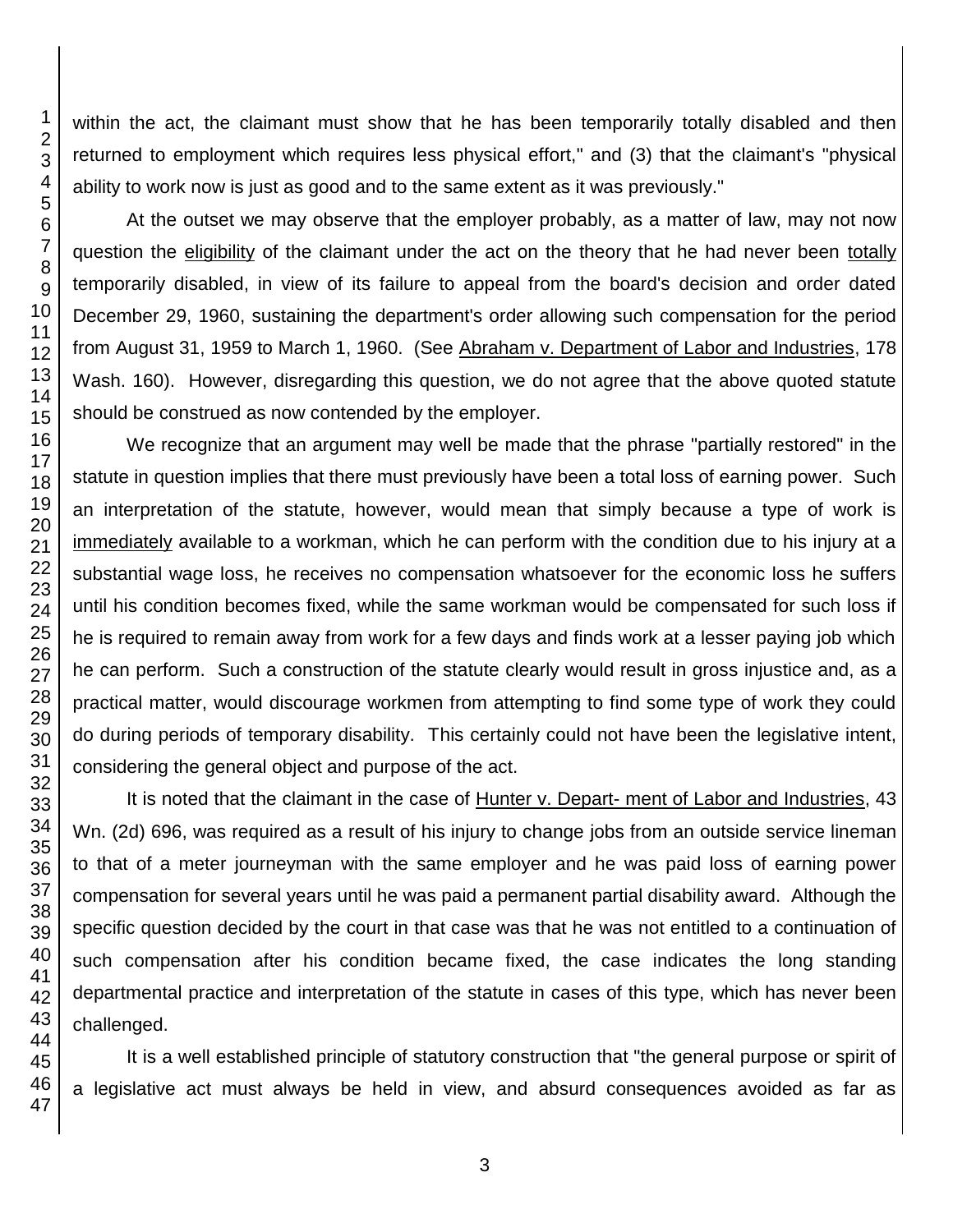possible," and that "a thing which is within the object, spirit, and meaning of a legislative act is as much within the act as if it was within the letter." State Ex Rel. Thorp v. Devin, 26 Wn. (2d) 333. Considering this principle together with the equally well established principle that the construction placed upon a statute by the officer or department charged with its administration, although not binding on the courts, if nevertheless entitled to considerable weight in determining the legislative intent, we are of the opinion that, under the statute in question, a workman who suffers a temporary partial disability with a consequent loss of earning power as a result of an injury, is entitled to loss of earning power compensation until his earning power is completely restored (or the loss is less than 5%), or his condition becomes fixed and the extent of his permanent partial disability, if any, is established.

The employer's next contention that the claimant's "physical ability to work" during the period in question "is just as good and to the same extent as it was previously," is true in the sense that he could engage in just as strenuous physical activity as he could at the time he developed his occupational dermatitis, but it does not follow that he did not suffer a less of earning power, which is the only question before us. He could not, however, engage in work "to the same extent" as he did before as his employment opportunities were limited because of his occupational disease.

It may be inferred from the record that the employer also takes the position that the burden was on the claimant to show that he was unable, because of his dermatitis, to obtain some other type of work at the same wage he was earning prior to the development of that condition, which he failed to do.

It is undoubtedly true that the fact that post-injury earnings are less than pre-injury earnings is not conclusive evidence of loss of earning power, but this fact is sufficient to create a presumption of loss of earning power, which may be rebutted by evidence explaining away the post-injury earnings as an unreliable basis for estimating capacity. Larson's Workmen's Compensation Law, Vol.II Sec. 57.21.

In the instant case, the evidence establishes that the claimant had to change jobs because of his occupational disease and that he was offered and accepted a lesser paying job. The claimant, therefore, has established a prima facie case of loss of earning power and the employer presented no evidence to show that there was other work available which the claimant could have performed without loss of wages.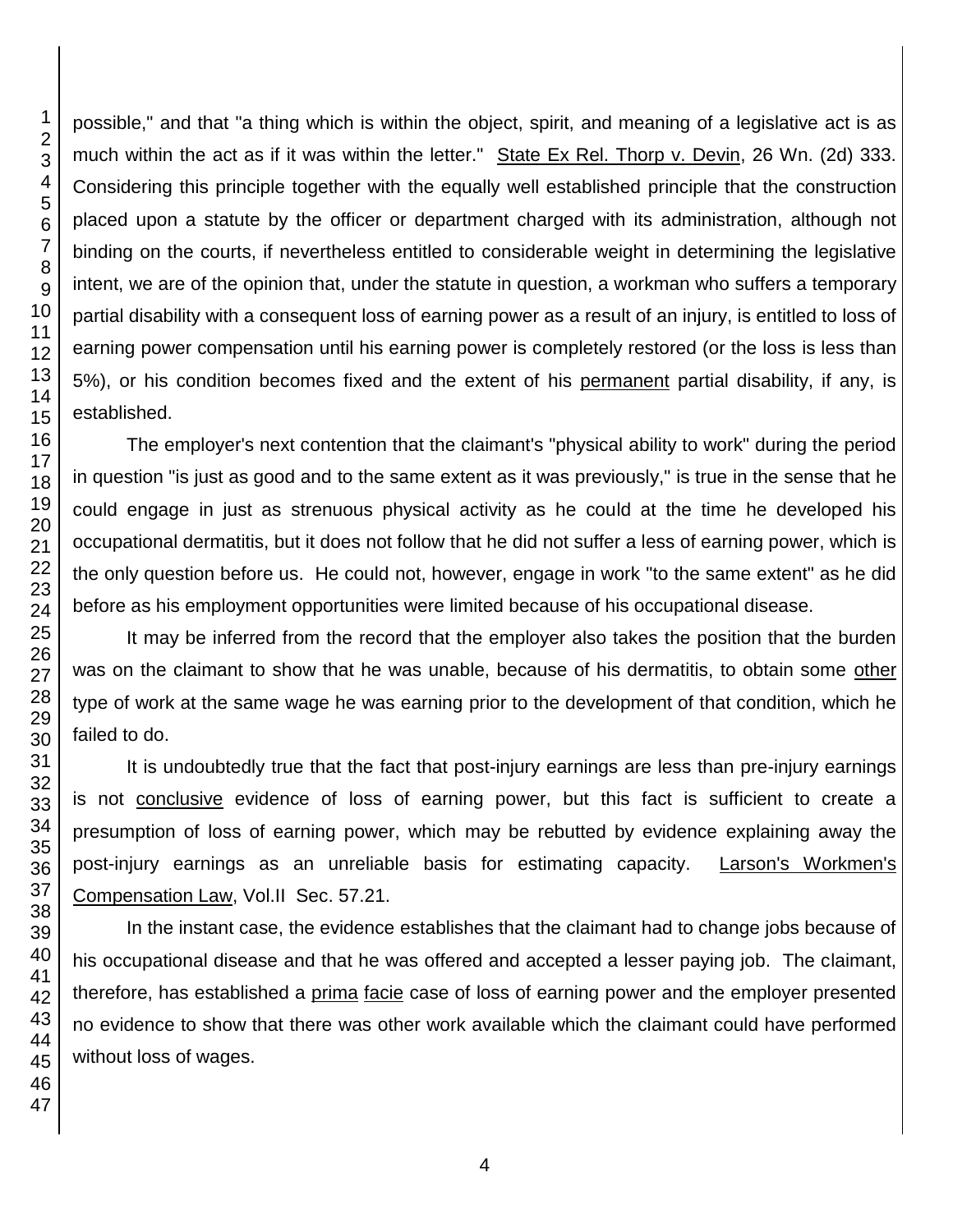No question was raised by the employer as to the accuracy of the department's computation of loss of earning power compensation based on his earnings in June, 1959, as compared to his earnings subsequent to August 3, 1959, and while the department's right to reduce the percentage of the claimant's loss of earning power compensation effective June 1, 1960, as was done, appears questionable (See Hunter v. Department of Labor and Industries, supra, and annotations in 2 A.L.R and 92 A.L.R.), the amount of loss of earning power compensation determined by the department to be owing to the claimant cannot be increased by the board, in view of the fact that no appeal was taken by the claimant. Brakus v. Department of Labor and Industries, 48 Wn. (2d) 218.

We conclude, therefore, that the supervisor's orders of April 4, 1961, and May 5, 1961, should be sustained.

## **FINDINGS OF FACT**

After a careful review of the record, the board finds:

- 1. The claimant, Howard L. Dyer, filed two "report of accident" forms with the department of labor and industries on April 8, 1959, and August 11, 1959, alleging that he had sustained an occupational disease as the result of his exposure to glue dust in the course of his employment with the Weyerhaeuser Company on or about March 16, 1959, and July 30, 1959, respectively. By order of the supervisor of industrial insurance dated September 16, 1959, both claims were consolidated for action. On March 10, 1960, the supervisor of industrial insurance entered an order allowing the claim and paying the claimant compensation for temporary loss of earning power at the rate of 13.5% of the statutory allowance for time-loss compensation from August 31, 1959, to March 1, 1960. On April 1, 1960, the employer, Weyerhaeuser Company, appealed to this board from that order and thereafter on December 29, 1960, this board entered an order sustaining the supervisor's order of March 10, 1960.
- 2. On April 4, 1961, the supervisor entered an order paying the claimant compensation for temporary loss of earning power at the rate of 13.5% of the statutory allowance for time-loss compensation from March 1, 1960, to June 1, 1960, and for temporary loss of earning power at the rate of 11.8% of the statutory allowance for time-loss compensation from June 1, 1960, to April 1, 1961. On May 5, 1961, the supervisor entered an order paying the claimant compensation for temporary loss of earning power at the rate of 11.8% of the statutory allowance for timeloss compensation from April 1, 1961, to May 1, 1961. From those orders the employer, Weyerhaeuser Company, appealed to this board on May 31, 1961, which appeal was granted by the board's order dated July 7, 1961.